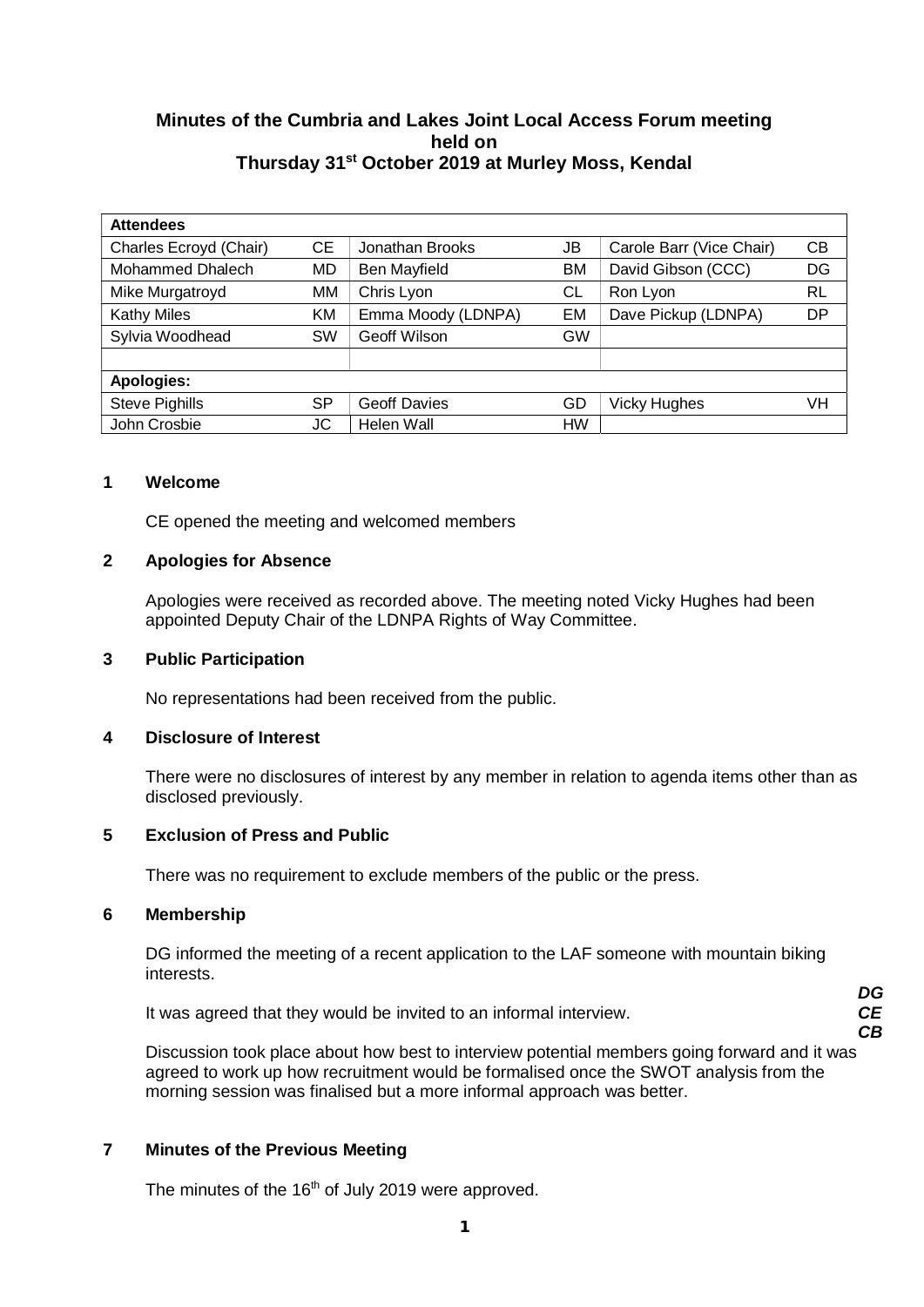## **8 Matters Arising**

| 8.1 Logo and Website – to be finalised by end of November. | DP/<br>CВ |
|------------------------------------------------------------|-----------|
| Letter template – comments by end of November.             |           |

- 8.2 Grange railway crossing Order now made and objections received. CCC now considering the next steps and this should be decided early November.
- **8.3** Tilberthwaite GW updated the meeting on the outcome of the Rights of Way Committee meeting of the LDNPA on the  $8<sup>th</sup>$  of October when the recommendations from the Officer were accepted. Principally these were to maintain the route in its current repaired state and to form a management group to look at future management of the routes

Representation from stakeholders would be invited for the proposed management group and it was agreed that CB would represent the LAF.

- **8.4** Access to Water no update.
- **8.9** Paddle Sport Mike Sunderland to be invited to give a presentation to a future LAF meeting possibly April.
- **8.5** GDPR still not in place. To be completed with appointment of a secretary to the group. *DP/*
- **8.6** LDNPA Access and Recreation Priority Projects

Keswick to Threlkeld – GW explained that Highways England were involved with the project because they wanted to remove cycle users from the A66 trunk road. A similar project was taking place in Bassenthwaite. EM said the surfacing would not be changed.

JB drew attention to other alternative surfaces he felt were as equally good. DG explained tarmac where use was light required little maintenance. CB suggested a future site visit looking at surfaces might be useful.

#### **9. LAF Work Programme**

## **9.1 Cumbria Access Strategy (CAS)**

DG reported the generic wording in the document had been agreed between all authorities and CE. Once the individual authorities had submitted their individual content it could be circulated to the LAF for wider comment.

#### **9.2 Fell Fencing Project**

GW had circulated his reports prior to the meeting. There had been 5 applications to deal with and one had been missed due to GW being away. An application at Lowther was still ongoing but the 3 West Cumbria Rivers Trust applications had been responded to and the meeting approved those submissions.

DP said that an NE officer in Dorset was very interested in the Fell Fencing issue and that several current fencing schemes would be drawing to a close over the next 3 to 4 years and people were waking up to the issue of fence removal.

*DP*

*DG*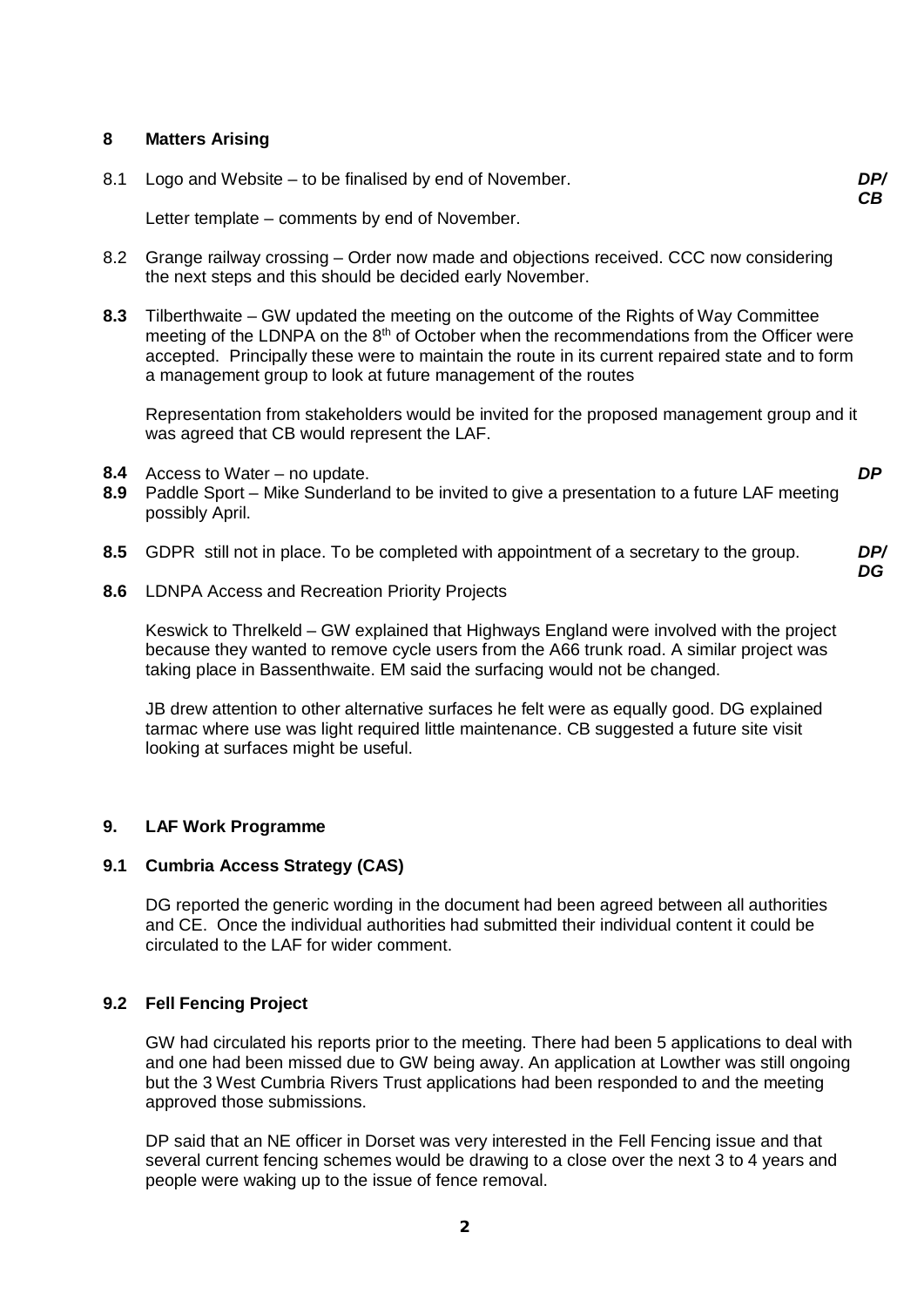## **9.3 Inspections and recommendations on Rights of Way consultations**

SW asked when the Gooseholme bridge would be replaced - DG thought it would be June next year although there could be issues with the Open Space Society.

MM commented on the increase in path creations coming forward for consultation. DG said a new priority system had been introduced which was moving cases up the waiting list quicker.

SW asked about closures at Ennerdale as she felt they could cause difficulty to visitors arriving in the area on the C to C. DG said they had been extended for 6 months but forestry work would not be happening on a daily basis.

## **9.4 Table of consultations from the previous quarter**

CB reported that she had tabled consultations dealt with by MM and SP with SW still to do.

#### **9.5 Recent, current or upcoming consultations**

**9.5.1** Carlisle Southern Link Road - CE reported this was ongoing.

Waverley Viaduct – The LAF had received a letter about access over the viaduct. DG talked the meeting through the letter and explained the history with access issues that had arisen over time with petty crime and illegal use on adjacent land.

Carlisle City Council were currently in discussions over access with those wanting to open up the route.

SW said she had previously reported access over the viaduct to the LAF.

CE to formulate a response to the letter.

#### **9.6 Lake District National Park Partnership**

CB will be part of a sub group of the Partnership set up to move forward the 2040 Vision of Sustainable Transport in the National Park. The Sustainable Transport Group had met up earlier in the week for their first meeting. This group will feed into the upcoming review of the Partnership Plan.

#### **9.7 North Pennines AONB Partnership Access and Recreation Working Group**

There had been a sharing of expertise with Richard Fox, Fix the Fells, attending the September meeting. Cycle UK have written to NE suggesting their ideas for a northern extension to the Pennine Way and have produced unhelpful literature.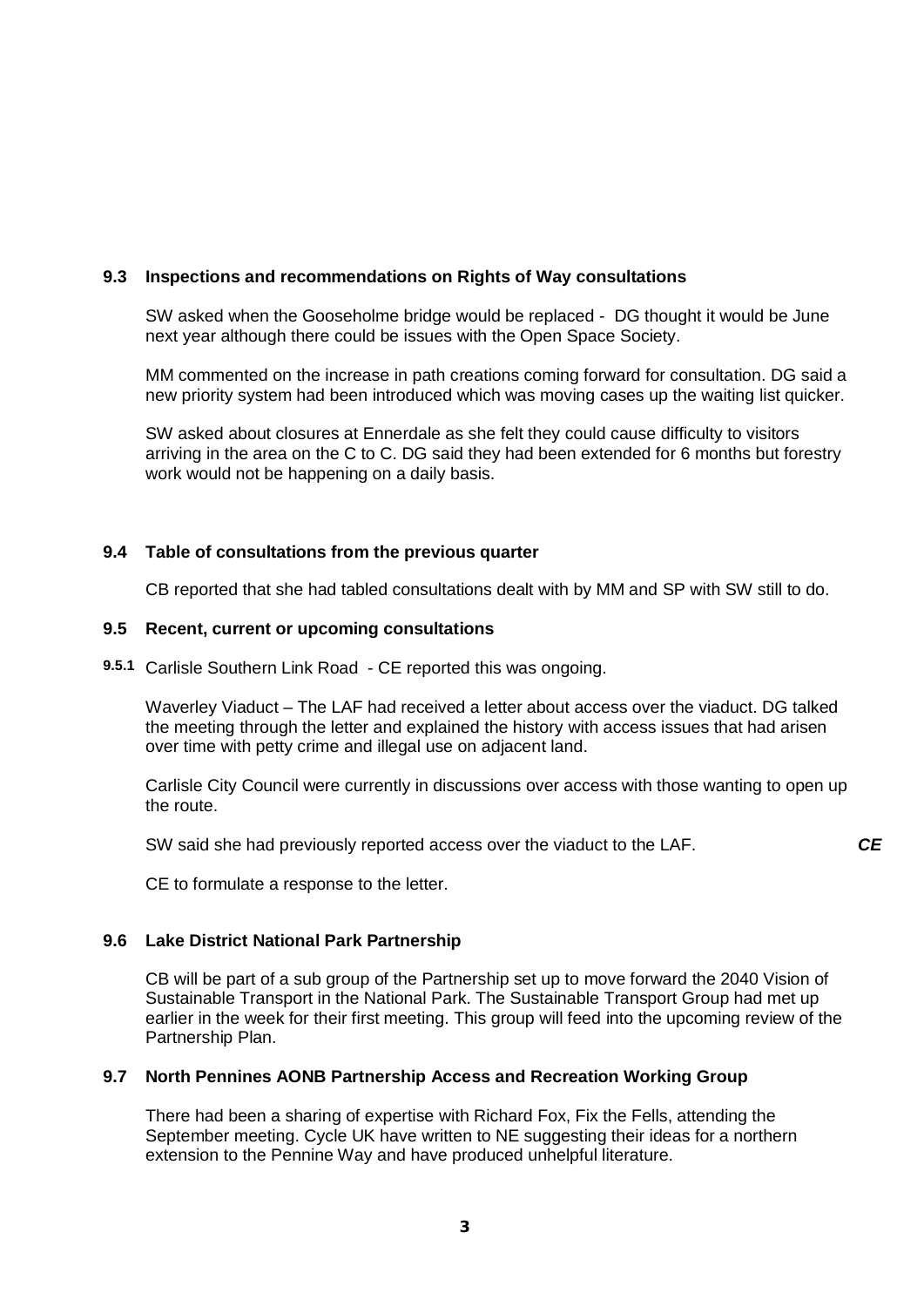## **9.8 LAF Work Priorities**

Pending completion of SWOT analysis of morning session.

## **9.9 LAF annual report**

CE and DG to arrange a meeting next week to finalise this. *CE/*

## **9.10 Potential Funding and PHD Project**

BM talked about the Lancaster Environment Centre funding opportunity for a PHD student to look at the work of LAF's in more detail. The meeting felt it was a good idea and that the SWOT analysis would be helpful in shaping the work. Once this was available a sub group would be set up to work with BM on moving the idea forward.

## **10 Glover Report**

SW disappointed that LAF's were not mentioned once. GW thought there was a lot of good content and that LAF should be able to contribute. DP agreed and DG felt it would align how authorities worked. EM asked if we should highlight areas the LAF would want to contribute to? CE said that was for another meeting when the work programme was finalised.

## **11 Members News**

MD told the group about some projects he had been involved in teaching mountain skills to black and minority ethnic communities to help them access national park areas. He has also recently returned from overseas where he was looking at engaging the BME population in outdoor access. He was funded by the Winston Churchill Fellowship. CE invited him to give a presentation at the next meeting about the project.

SW mentioned Fix the Fells work and in particular Scarth Gap. CB reported a very good site visit along with a pony in Ullswater, FTF's and other volunteers. The pony had ably demonstrated what was good and what wasn't for horse riders on paths. SW also told the meeting about Bridget Pickthalls lottery grant for an oral history project on the Hincaster railway and a forthcoming lecture on the  $6<sup>th</sup>$  of November. She brought a very good sign produced by another LAF in conjunction with Northern Farmer about keeping dogs on leads around livestock.

JB was pleased to see a recent consultation about Salmons Wood, Ullswater where he said the proposed footpath would be a fabulous addition to the Ullswater Way.

CB had circulated the information about the FLD Transport Conference in November and DG agreed the fee could be claimed as expenses by LAF members.

# **12 News from National and Regional Access Bodies**

Possible meeting of NW LAF's on the 21<sup>st</sup> of November.

# **13 Coastal Access**

DG updated meeting with the current situation which was due to be circulated the following day.

*DG BM*